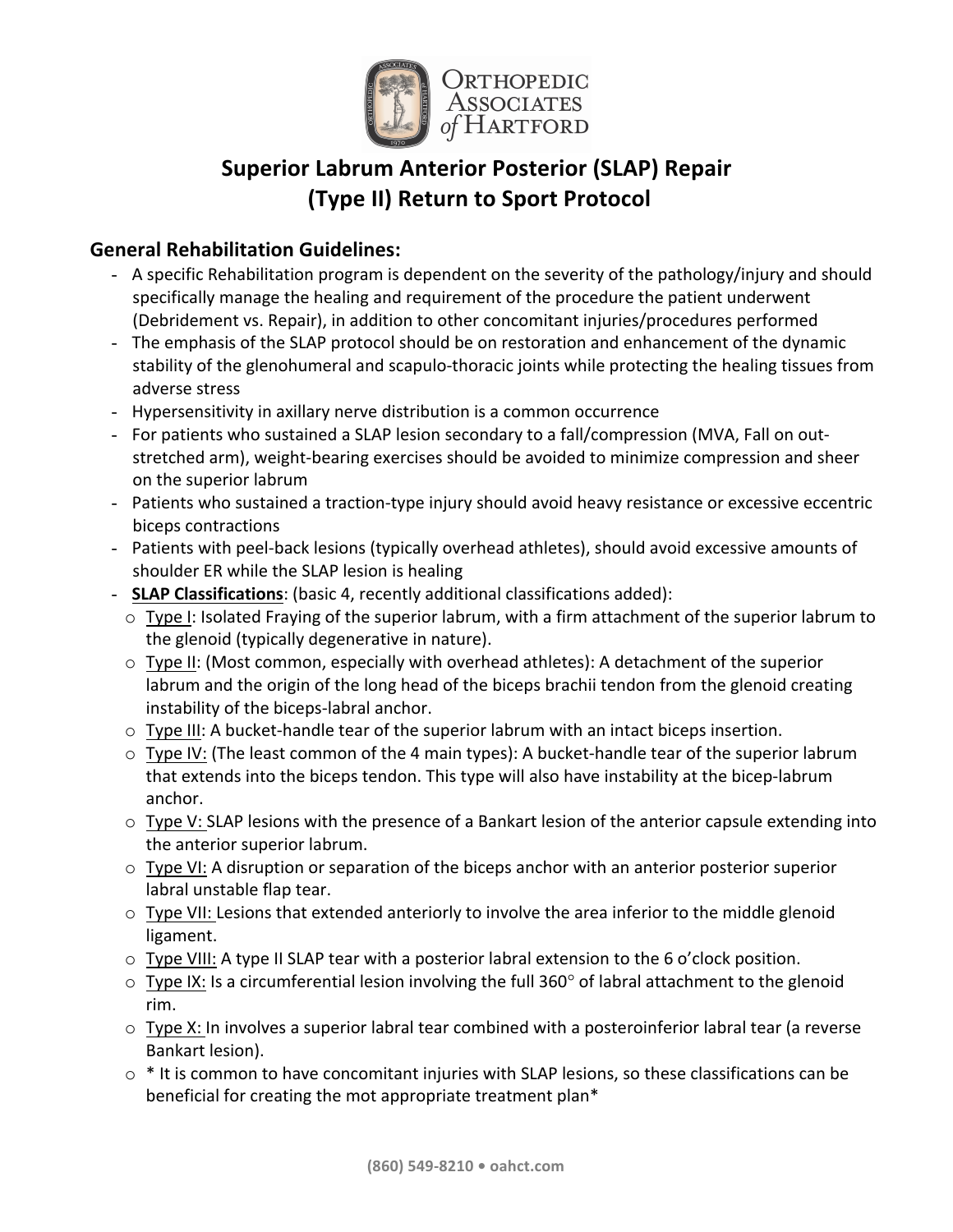## **Type II SLAP Repair: (Repair):**

- Common in overhead athletes, and typically peel-back lesions
- Rehabilitaion progression rate typically slower for 3-than 1- anchor repair

## Phase I: Protective phase: (approximately 6 weeks)

#### **Goals:**

- Protect the structures that were surgically repaired
- Decrease/ eliminate pain and inflammation
- Ensure there are little to no negative effects from prolonged immobilization
- Activation of the stabilizing muscles of glenohumeral & scapulo-thoracic joints

#### **Patient Education:**

- Sling worn to sleep & all day for 4 weeks post-op- removal only at rest or HEP
- No Resisted Biceps activity ( both Elbow Flexion & Supination), or UE Weight-Bearing for 8 Weeks Post-Op to protect healing anchor
- No AROM is allowed for the first 4 weeks (only gentle PROM and AAROM) within allowable motion ranges

#### **Weeks 0-2 Post-Op**:

- Treatment:
	- o **Modalitites:** PRN
	- $\circ$  Assess any breathing dysfunctions and teach appropriate breathing exercises for diaphramatic breathing
	- $\circ$  AROM of wrist and hand, Hand gripping exercises
	- o PROM of elbow flexion and extension (**No isolated biceps contraction**)
	- o PROM and gentle shoulder AAROM exercises:
		- Flexion: week 1: 0°-60°, week 2: 0°-75°
		- Elevation in the scapular plane to  $60^{\circ}$
		- IR: to 45°, ER: 10-15°, (both in the scapular plane)
	- $\circ$  Submaximal isometrics for shoulder (in neutral or scapular plane) for shoulder flexion, abduction, extension, IR & ER, and scapular musculature

#### **Weeks 3-4 Post-Op:**

- Treatment:

- o **Modalities:** Continue any needed PRN
- $\circ$  Continue gentle PROM and AAROM exercises from the first 2 weeks post-op, progressing: Rate of Progression based on patient evaluation
	- Flexion to 90°, Abduction to  $75^{\circ}$ -80°
	- IR:  $55^{\circ}$ -60°, ER:  $25^{\circ}$ -30°, (both still in scapular plane)
- $\circ$  No Active ER, Elevation, or Extension of injured UE
- $\circ$  Continue Isometrics, Add Light Resistance Tubing for IR & ER at 0°
- $\circ$  Initiate Neuromusculear Re-Ed (Rhythmic Stabilization and Proprioception training drills)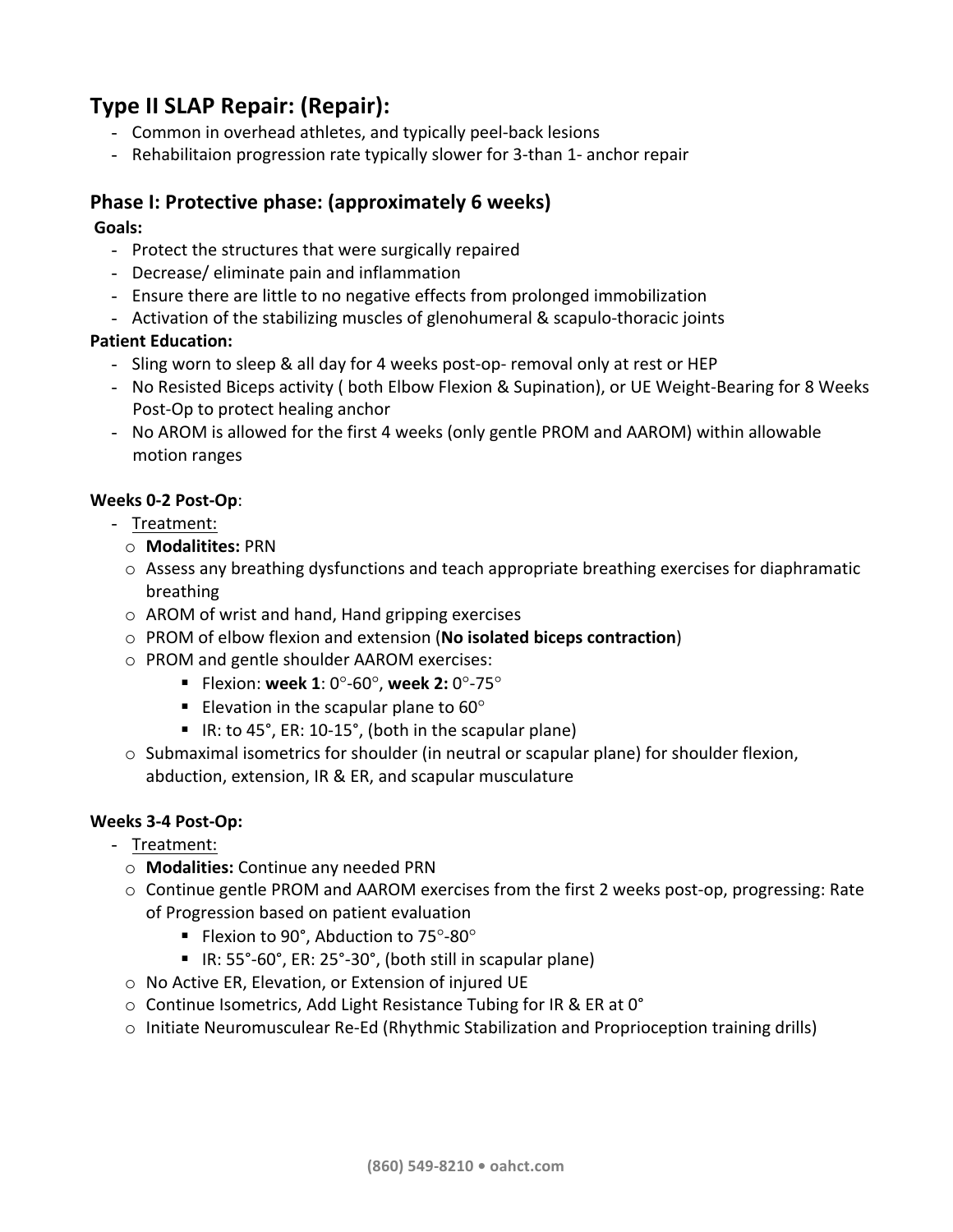#### **Weeks 5-6 Post-Op:**

- Treatment:
	- o **Modalities:** PRN
	- $\circ$  Continue to improve ROM- PROM, AAROM, AROM:
		- Flexion to 145°
		- ER:  $45^\circ$  50°, IR: 55°-60°, (both at 45° of abduction)
		- May initiate light PROM at 90° of abduction for IR and ER
	- $\circ$  Light isotonic strengthening for shoulder and scapulothoracic musculature, (with the exception of the biceps), with resistance tubing and dumbbells
		- ER/IR tubing/dumbbell at 0° abduction: side-lying ER, Prone Rowing, Prone Horizontal Abduction, Prone ER
		- Cont. PNF Manual Resistance: Initiate Diagonals, rhythmic stab.
		- Active Elevation Exercises into abduction (Lateral raises) and scapular plane (full can) exercise- **no resistance** (weight of the arm)- AROM, wall slides, wall ladder
	- $\circ$  UE Ranger can also be utilized in sidelying and standing
	- o **No biceps strengthening and Weight-Bearing restrictions continued**

#### **Criteria for Entering Phase II**

- Patient met all ROM goals from current phase
- Able to perform current exercise program with minimal to no pain
- Patient is able to demonstrate improving scapular stretngthening with maintenance of posture and balance while performing current exercises

## **Phase II-** Intermediate Phase: (approximately weeks 7-12)

**Goals:**

- Gradually restore full ROM by approximately week 10 Post-OP
- Restore motor control and motor planning for muscular strength and symmetry
- Restore Normal Arthrokinematics- Cervical, Thoracic, and Shoulder
- Restore full Rotator Cuff strength in a neutral position

#### **Patient Education:**

- Patient is free to use arm for normal daily activities for dressing bathing and self care, however, they should not raise arm overhead while carrying anything greater than 1 pound.
- Cardiovascular Fitness: Walking, Stationary Bike, Elliptical, without sling  $\circ$  No Swimming or treadmill running
- Forceful pushing and pulling could also still disrupt healing of the surgical repair.

## **Weeks 7-9 Post-Op:**

- Treatment:
	- o **Modalities:** Continue or use any modalities PRN
	- $\circ$  Progress ROM:
		- Flexion to full motion
		- ER:  $90^{\circ}$ -100°, IR: 70°-75°, (both at  $90^{\circ}$  of abduction)
	- $\circ$  Continue Isotonic strengthening: Resistance band exercises progressed IR/ER at 30° abduction (towel roll), Forward Punch, Dynamic Hug, W's
	- o **No Weight Bearing until week 8 post-op**
	- o Initiate the Throwers Ten Program, **by Weeks 7-8 Post-Op**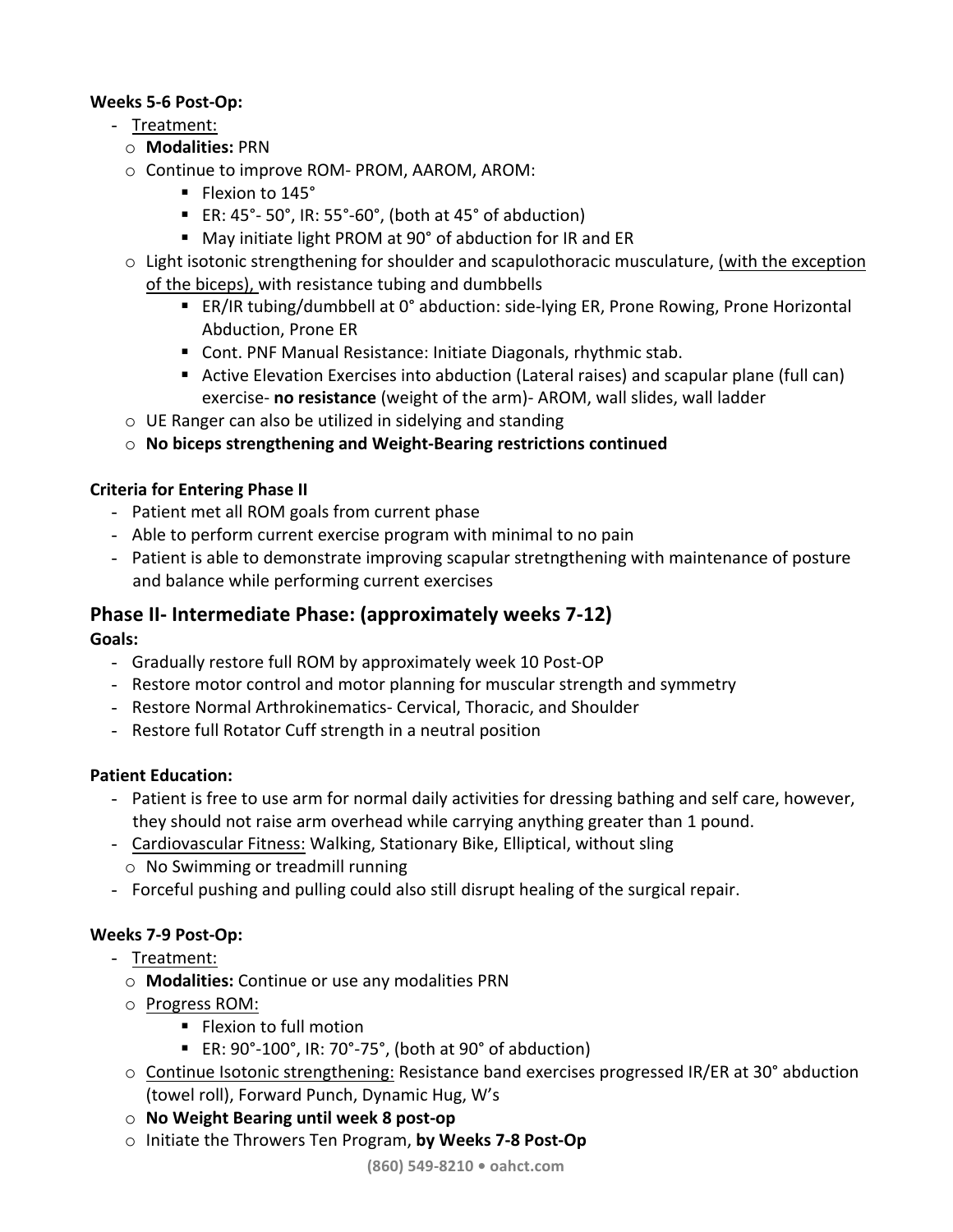#### **Weeks 10-12 Post-Op:**

- Treatment:
	- $\circ$  Increase ER towards the throwers motion
		- ER (at 90° of abduction): 115°-120°
	- $\circ$  Continue to progress all isotonic and NM strengthening exercises
		- Manual Resistance and Rhythmic Stabilization can be performed at end-range of motion
		- **Prone I's, T's, Y's, L's, & W's**
	- $\circ$  If capsular tightness is present continue to use manual techniques as well as stretches, (Cross-Body Stretch for posterior capsule tightness), to return patient to throwers ROM
	- o Once ROM is achieved, may begin UE Plyometric Protocol Phase I

#### **Criteria to Progress to Phase III:**

- Full non-painful ROM
- Muscle strength to 4/5 or better
- No pain or tenderness in the shoulder
- Able to perform current exercises program with minimal to no pain or dysfunction

## **Phase III-** Advanced Strengthening Phase: (approximately weeks 12-20)

#### **Goals:**

- Maintain full Active and Passive ROM.
- Continue to improve/regain muscle strength, stability, and begin to train power and endurance.
- Improve neuromuscular control of the Shoulder, Scapula, Trunk, and Hips
- Assess Core Stability and Dysfunction- determine whether dysfunctions are true strength issues or if they are a result of muscular inhibition from a joint/movement restriction.

#### **Patient Education:**

- Avoid all activities that pose a high risk of falling, or that require an outside force is applied to the surgically repaired arm
	- $\circ$  No throwing or overhead sports

#### **Weeks 12-16 Post-Op:**

- Treatment:
	- o May begin Resisted Biceps and Forearm Supination exercises
	- $\circ$  Continue all stretching exercises (muscular and capsular)
	- $\circ$  Muscular Endurance Training- Alternating with static and dynamic holds and movements with the exercises, can perform in athletic positions
		- Continue I's, T's, Y's, L;s, & W's with endurance training
		- Patient may also begin push-up progression (wall@angle@neeling@prone)
		- Prone Swiss Ball Walk-Outs, Prone and Side Planks
	- o Manual Resistive Exercises and end-Range Rythmic Stabilization, Continue Throwers' Ten Program-> Progressing to Advanced Throwers' Ten by week 14-16
	- o Begin Phase II UE Plyometric Protocol **(See attached sheets)**
	- $\circ$  Teach basic Dynamic Stretching Program (total body)

#### **Weeks 16-20 Post-Op:**

- Treatment:
	- $\circ$  Continue all above treatment and stretches
	- o Continue Advanced Throwers' Ten Program
	- o Progress to Phase III of the UE Plyometric Protocol